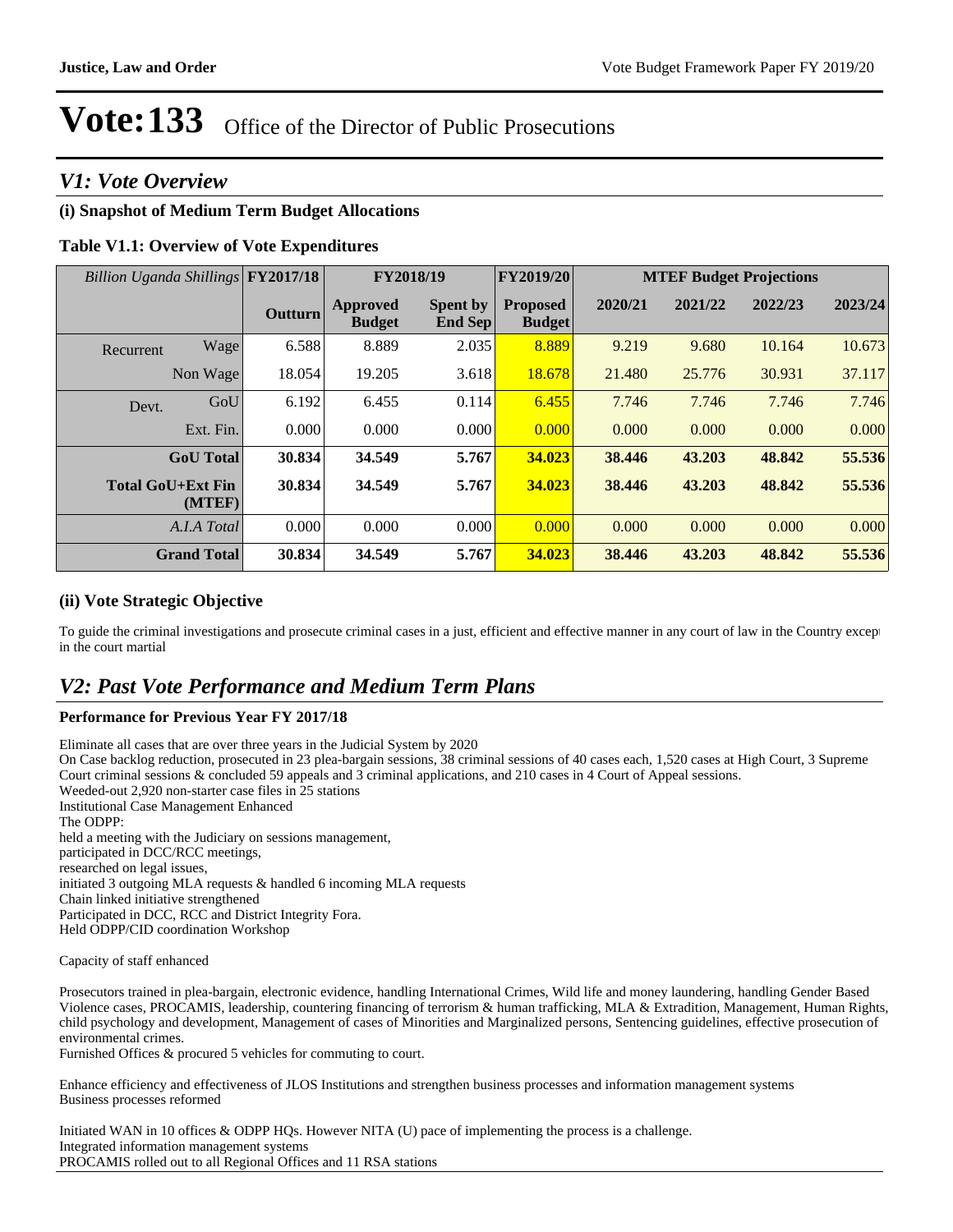Supervision, monitoring and evaluation system enhanced

## **Vote: 133** Office of the Director of Public Prosecutions

215 ODPP offices & Agencies delegated adhered to performance standards, Produced 4 ODPP  $&$  delegated Agencies' inspection  $&$  audit reports, addressed 94% Public Complaints against staff conduct and performance Promoted officers to PADPP, SADPP, SSP. Undertook survey of public perception about ODPP services where 61.7% of public was satisfied with service delivery against targeted 50%. Monitoring all RSA stations & delegated prosecutor Agencies Held a Performance Review Workshop for 16 Regional Offices. De-concentrate Service Delivery to county level by 2021 Functional JLOS infrastructure and services established countrywide Masaka Regional Office & Nakapiripirit staff residence construction complete, Nakapiripirit offices almost complete Lira regional office at roofing stage Jinja guards' quarters and toilet facilities, Mukono office premises renovations complete. Kapchorwa RSA residence renovation ongoing. Established 3 field offices of Kaabong, Amuria and Oyam raising number of districts with ODPP offices to 101 (83%) Strengthen Justice for Children Child Friendly Services in all JLOS institutions Designated a fully equipped children's centre at headquarters Capacity building for Duty Bearers and Institutions in child justice enhanced With support of: CEDOVIP, trained officers in Domestic Violence Act and prosecution of SGBV cases CRANE, promoted child friendly procedures in justice system & child psychology and development UNICEF, trained prosecutors on the Handbook for prosecuting child related cases Crime fighting agencies strengthened held Inter-agency coordination training meeting on MLA and extradition Comprehensive standards for investigations, prosecution, adjudication and correctional services developed and maintained Prosecution-led-investigations in 6 SGBV & children cases concluded in average of 44 work days, Case files for a decision to prosecute or not perused in average of 18 work days, Case files sanctioned in average of 2 work days. Land Crimes' prosecution-led-investigations cases concluded in average of 68 work days, Case files for a decision to prosecute or not perused in average of 48 work days, Case files sanctioned in an average of 3 work days. Anti-Corruption & money laundering cases concluded in average of 56 work days, Case files for a decision to prosecute or not perused in average of 62 work days and 7% of proceeds of crime recovered out of orders issued, vis-à-vis the targets of ensuring that Anti-Corruption & money laundering cases concluded in average of 132 working days, Case files for a decision to prosecute or not perused in average of 55 working days and 20% or proceeds of crime recovered out of orders issued, respectively. International Crimes had: 55% of registered international criminal cases prosecuted, 70% of registered international cases handled by way of prosecution-led and 43 inter-agency meetings on international crimes participated in. General case work had: Prosecution led investigations in General case work cases concluded in average of 62 work days, Case files for a decision to prosecute or not perused in average of 28 work days and Case files sanctioned in average of 2 work days. 79% Appeals prosecuted, and 79% miscellaneous criminal causes argued. Ensure Stakeholders empowerment and enhance access to legal Information Customer relationship management and Information desks established at JLOS service points 94% public complaints against criminal justice processes and 89% complaints against staff addressed Drafted guidelines for victims' rights and witness protection Periodic service user dialogues, JLOS open day and awareness weeks conducted Participated in; Public Service day celebrations & Tax Payers appreciation week at Kololo grounds to respond to prosecution related issues JLOS and Austrian Development Cooperation media visit to Arua District JLOS Publicity Road trip in 7 districts Held; Open days at Anti-Corruption premises to launch the Anti-Corruption Week & in 4 ODPP stations 2 talk shows on NBS and Star TV 9 Radio talkshows on land, corruption & citizen roles in criminal justice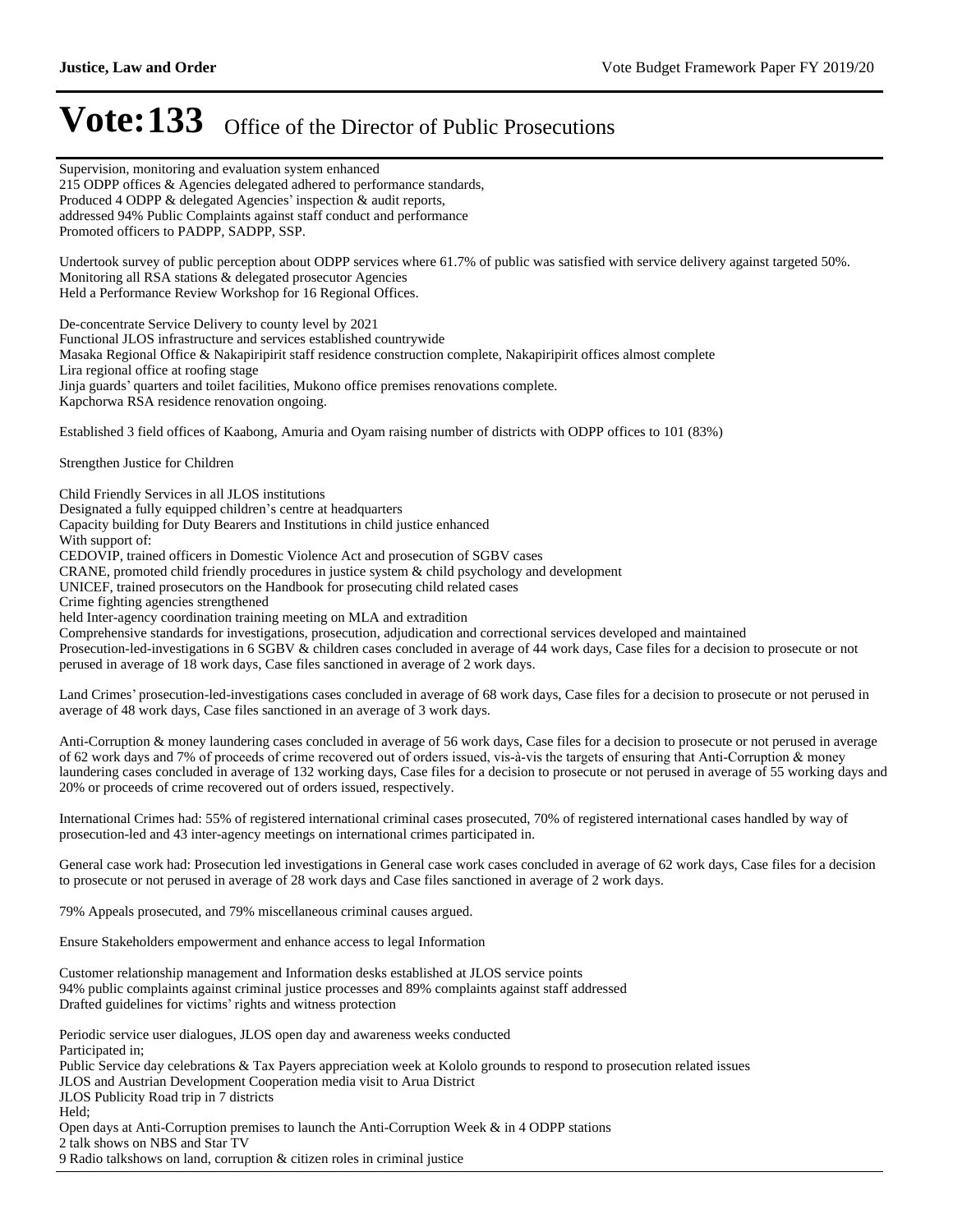a regional stakeholder interface for Mpigi Region.

Civil education on administration of justice and maintenance of law and order conducted Held Joan Kagezi Memorial lecture on the theme: Combating International & Transnational Organised Crime: Lessons Learnt and Best Practices Strengthen transitional justice and informal justice processes Transitional justice mechanisms strengthened Reviewed case files in respect to Jamil Mukulu Rwenzori Region atrocities. Concluded Jamil Mukulu and others investigations in Tanzania, case is at pre-trial stage. THE OBSERVANCE OF HUMAN RIGHTS AND FIGHT CORRUPTION PROMOTED Enhance efficiency and effectiveness of JLOS Institutions to fight corruption Anti-corruption laws updated and enforced Applied for 7 restraining orders in respect of 138 properties of officers on corruption charges, & recovered 7% proceeds of crimes, Capacity of JLOS anti- corruption agencies enhanced Participated in Assets Forfeiture & Recovery training workshops, Training on illicit enrichment, Case Management Rules for Anti-Corruption Court, MLA, Recovery of Assets thru common law, Money Laundering & Asset Recovery, Corruption in Procurement, Digital Forensics, drafting of charges, Plea bargain ODPP, DPP Denmark and IG are renewing MoU on corruption in Uganda thru training of officers in money laundering, asset recovery, electronic evidence, international cooperation on corruption Uganda admitted member State on Asset recovery Inter-agency Network for Southern Africa Participated in regional meeting of the Judicial Cooperation Network of the Great Lakes Region JLOS anti- corruption strategy customised and implemented in all JLOS institutions Have a draft ODPP Anti-Corruption Action Plan Cross-Cutting Issues Environment Trained officers in handling environment offences Maintained collaboration with UWA, NEMA, African Wildlife Foundation and others in environmental matters Planted 70% wind breakers in office compounds

HIV/AIDS Participated in HIV/AIDS prevention GENDER & EQUITY Observed gender sensitivity & equitable delivery of prosecution services

#### **Performance as of BFP FY 2018/19 (Performance as of BFP)**

Eliminate all cases that are over three years in the Judicial System by 2020 Institutional Case Management Enhanced The ODPP: 83% of registered extradition requests processed. 67% of registered Mutual Legal Assistance requests processed Participated in DCC/RCC meetings, Chain linked initiative strengthened Participated in DCC, RCC and District Integrity Fora. Capacity of staff enhanced 14 officers were on continuous training in LLM and management related courses Enhance efficiency and effectiveness of JLOS Institutions and strengthen business processes and information management systems Supervision, monitoring and evaluation system enhanced 36 ODPP offices & Agencies delegated adhered to performance standards, Produced one ODPP  $&$  delegated Agencies' inspection  $&$  one audit report, Addressed 95% Public Complaints against staff conduct and performance Held a Performance Review Workshop for 16 Regional Offices.

De-concentrate Service Delivery to county level by 2021 Functional JLOS infrastructure and services established countrywide Established an RSA office in Rubirizi

Strengthen Justice for Children Child Friendly Services in all JLOS institutions Launched the children's centre at headquarters Comprehensive standards for investigations, prosecution, adjudication and correctional services developed and maintained 100% offences' investigations concluded in average of 44 work days, 70% GC & S offences' prosecutorial decisions made within 15 business days, 80% GC & S offences Case files sanctioned within 2 business days.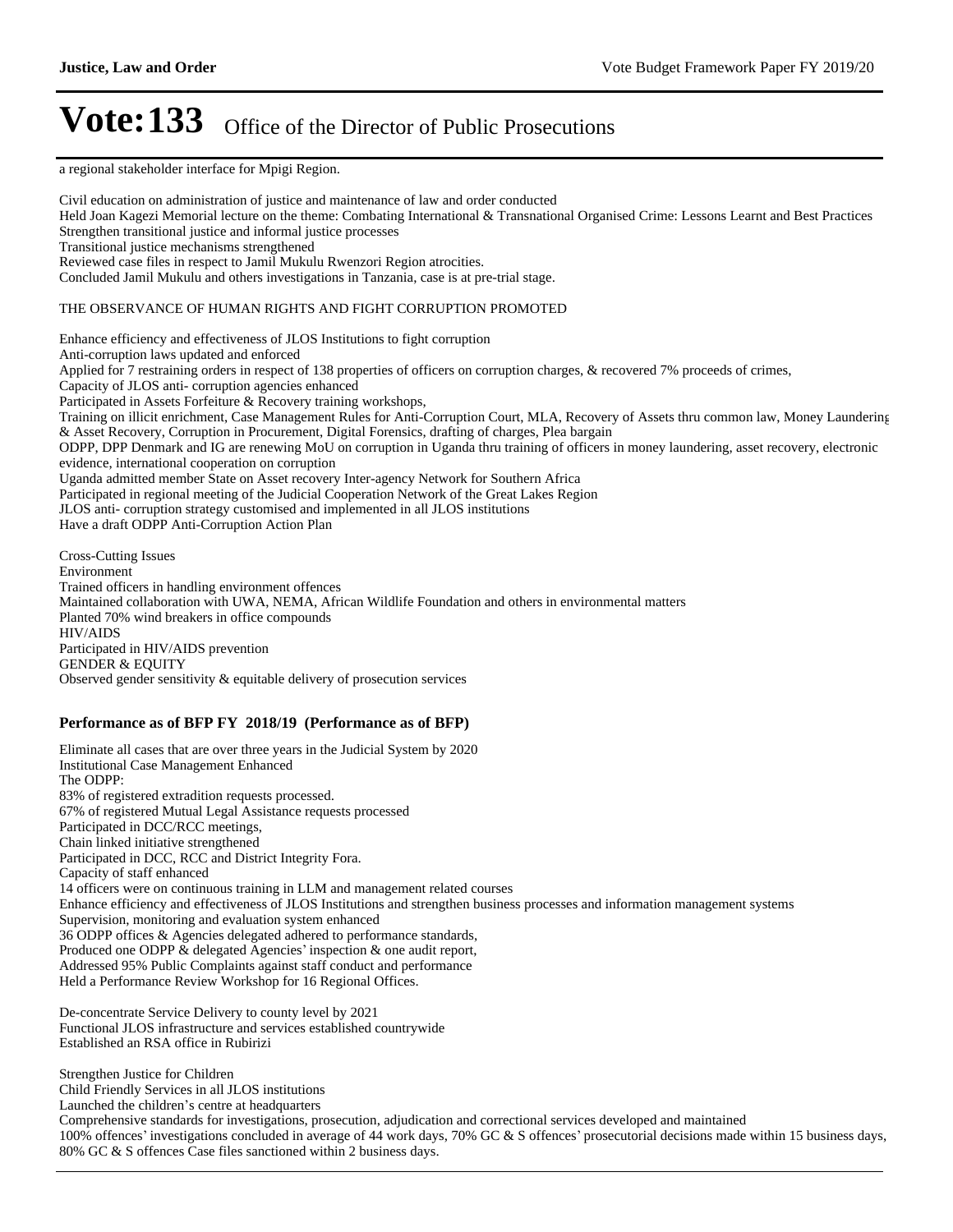50% prosecution-led-investigations in Land Crimes concluded within 110 business days, 60% of land crimes cases' prosecutorial decisions made within 44 business days, 60% of land crimes Case files sanctioned within 2 work days.

80% of Corruption & money laundering cases prosecutorial decisions made within 55 business days.

International Crimes had: 85% of registered international criminal cases prosecuted, 85% of registered international crime cases handled by way of prosecution-led and 10 inter-agency engagements on international crimes participated in.

General case work had: 50% of Prosecution-Led Investigations into General crimes cases conclude within 60 business days, 60% of General case files' prosecutorial decisions made within 20 business days, and 70% of General case files sanctioned within 2 business days.

85% of appeals prosecuted, and 90% of miscellaneous criminal causes application handled.

Ensure Stakeholders empowerment and enhance access to legal Information Customer relationship management and Information desks established at JLOS service points 92% public complaints against criminal justice processes and 95% complaints against staff addressed

Strengthen transitional justice and informal justice processes Transitional justice mechanisms strengthened Pre-trial of Kwoyelo case started

THE OBSERVANCE OF HUMAN RIGHTS AND FIGHT CORRUPTION PROMOTED Enhance efficiency and effectiveness of JLOS Institutions to fight corruption JLOS anti- corruption strategy customised and implemented in all JLOS institutions Have a draft ODPP Anti-Corruption Action Plan

CROSS CUTTING ISSUES

HIV/AIDS

i. Identified focal point persons at ODPP regional offices

ii. Identified stakeholders in the Eastern region and parts of Central region to establish collaboration linkages

iii. Identified suitable locations in ODPP Offices around Kampala region for installation of condoms dispensers

iv. Dispensed condoms ODPP offices in HQ, Nakawa, Mbarara among others

v. Participated at a UN high level meeting in New York on Non-communicable Diseases(NCDs)

vi. HIV/AIDS committee held weekly planning meetings

Gender

i. Launched child friendly waiting and interview room at HQs,

ii. Held 2 trainings in child psychology sponsored by CRANE in Gulu and Jinja

iii. Held a review workshop on the manual/handbook for prosecuting child related cases

iv. Coordinated with JLOS on preliminary activities for special SGVB sessions to commence in November and held in Moroto, Kapchorwa, Mbale, Iganga, Sironko, Kampala High Court, Mukono, Gulu and Lira

Environment

i. Prosecutors in Karamoja sub-region were trained in handling and prosecuting wildlife cases

ii. Carried out an exercise to identify ODPP owned office premises to Go-Green and presented a report

iii. Prosecuted 3 environmental cases involving degradation of wetlands in Lubigi and Kakiri in Wakiso district

iv. Collaborated with UWA and NEMA on handling wildlife and environmental cases

v. Collaborated with East African Association of Wildlife Prosecutors to develop a concept paper to be adopted by all member states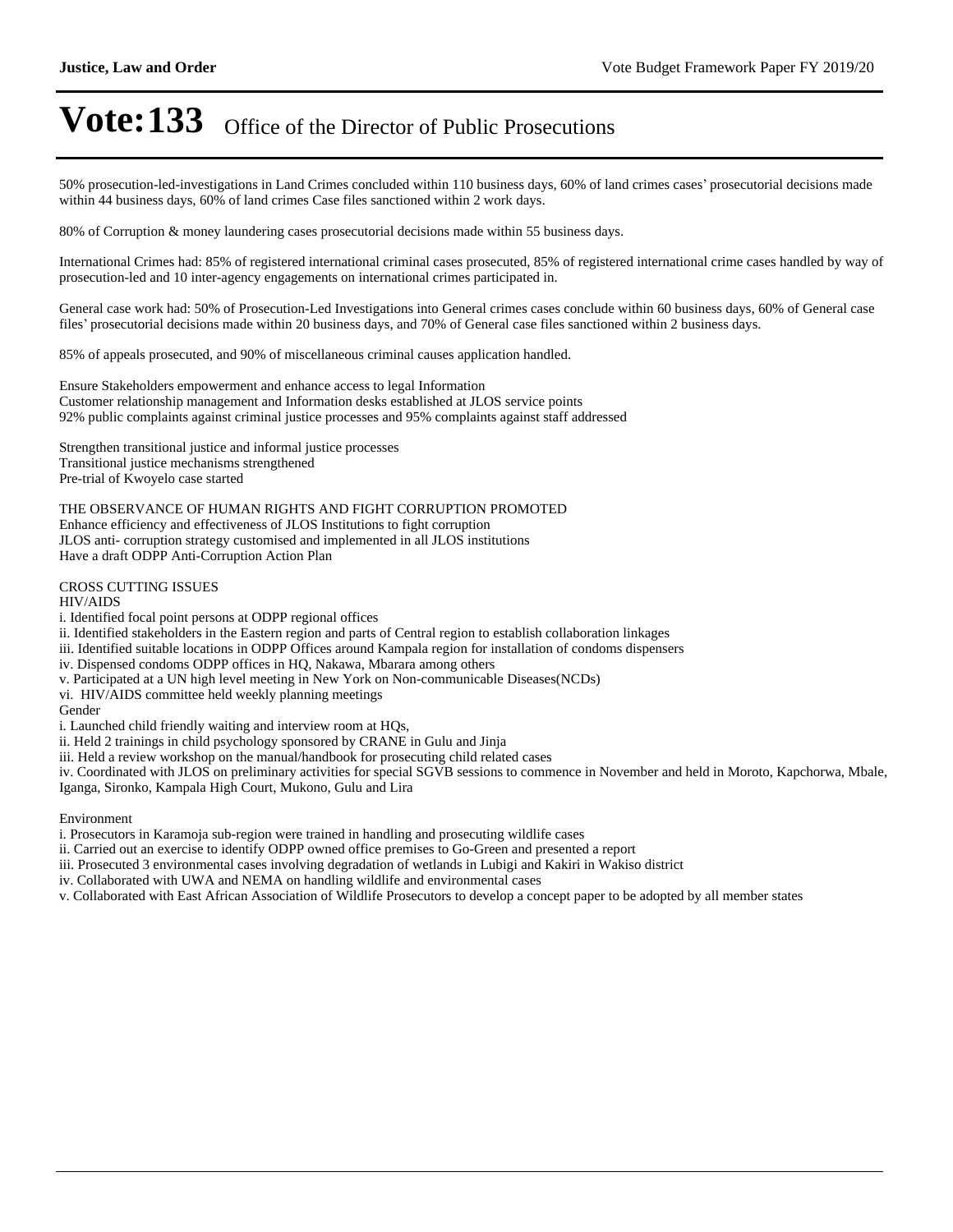#### **FY 2019/20 Planned Outputs**

#### Criminal Prosecutions Services Programme

GC & S Sub-Programme will have: 70% of GC & S offences investigations concluded within 44 business days,70% of GC & S offences prosecutorial decisions made within 15 business days and 80% of GC & S offences case files sanctioned within 2 business days

Land Crimes will ensure: 60% of Prosecution-Led Investigations in land crimes concluded within 110 business days, 70% of Land crimes cases prosecutorial decisions made within 44 business days and 80% of Land crimes case files sanctioned within 2 business days

Anti-Corruption will have: 75% of Prosecution-Led Investigations into Corruption & money-laundering crimes concluded within 66 business days 75% of Corruption and money-laundering cases prosecutorial decisions made within 55 business days and 10% of proceeds of crime recovered out of orders issued.

International Crimes will have: 65% of registered international criminal cases prosecuted 80% of registered international crime cases handled by way of prosecution-led, and 52inter-agency engagements on international crimes participated in.

General Case Work will have: 60%of Prosecution-Led Investigations into General crimes cases conclude within 60 business days , 65% of General case files' prosecutorial decisions made within 20 business days and 80% of General case files sanctioned within 2 business days.

Appeals and Miscellaneous will ensure that: 85% of appeals prosecuted and 90% miscellaneous criminal causes application handled.

Inspection and Quality Assurance Services programme will have: Research and Training sub-programme will have: 40 ODPP staff trained, 02 Research Reports on criminal law, procedure and practice produced, and 01 Reports on public satisfaction of ODPP services produced.

Inspection and Quality Assurance will have: 175 ODPP offices & Agencies with delegated prosecutorial function adhering to the set minimum performance standards, 04 reports on inspection of ODPP offices & Agencies with delegated prosecutorial function produced and 95% of Public Complaints regarding staff conduct attended to

Internal Audit will have 04 audit reports produced

General Administration and Support Services Field Operations will have: 05 Field offices established,

Information & Communication Technology will have 15 Offices equipped and internetworked

Finance and Administration will have: 6 performance reports produced, 10 Land titles for office premises secured 2 Policy Planning documents produced

International Cooperation will have: 65% registered extradition requests processed, 65% registered Mutual Legal Assistance requests processed, and 02 collaborations in criminal matters participated in regarding MoUs.

Witnesses Protection & Victims Empowerment will have: 05 Witnesses & Victims-of-crime protected and 95% Public complaints on criminal justice process attended to

Assistance to Prosecutions Project will have: 15 field offices automated with management information system.

Enhancing Prosecutions Services for all will have: 80% completion of targeted office buildings constructed. 04 ODPP staff trained in specific fields

#### **Medium Term Plans**

Ensure that in FY 2019/20, 60%; FY 2020/21,65%; FY 2021/22,70% of the population particularly the vulnerable are satisfied with prosecution services, FY 2019/20, 15%; FY 2020/21,20%; FY 2021/22,25% of ODPP registered victims and witnesses are protected, FY 2019/20, 50%; FY 2020/21,65%; FY 2021/22,80% of ODPP offices are automated, and FY 2019/20, 83%; FY 2020/21,95%; FY 2021/22,98% of the districts have ODPP presence respectively.

In addition, FY 2019/20, 98%; FY 2020/21,99%; FY 2021/22,100% of the ODDP offices and delegated Prosecutorial Agencies meet set minimum performance standards.

#### **Efficiency of Vote Budget Allocations**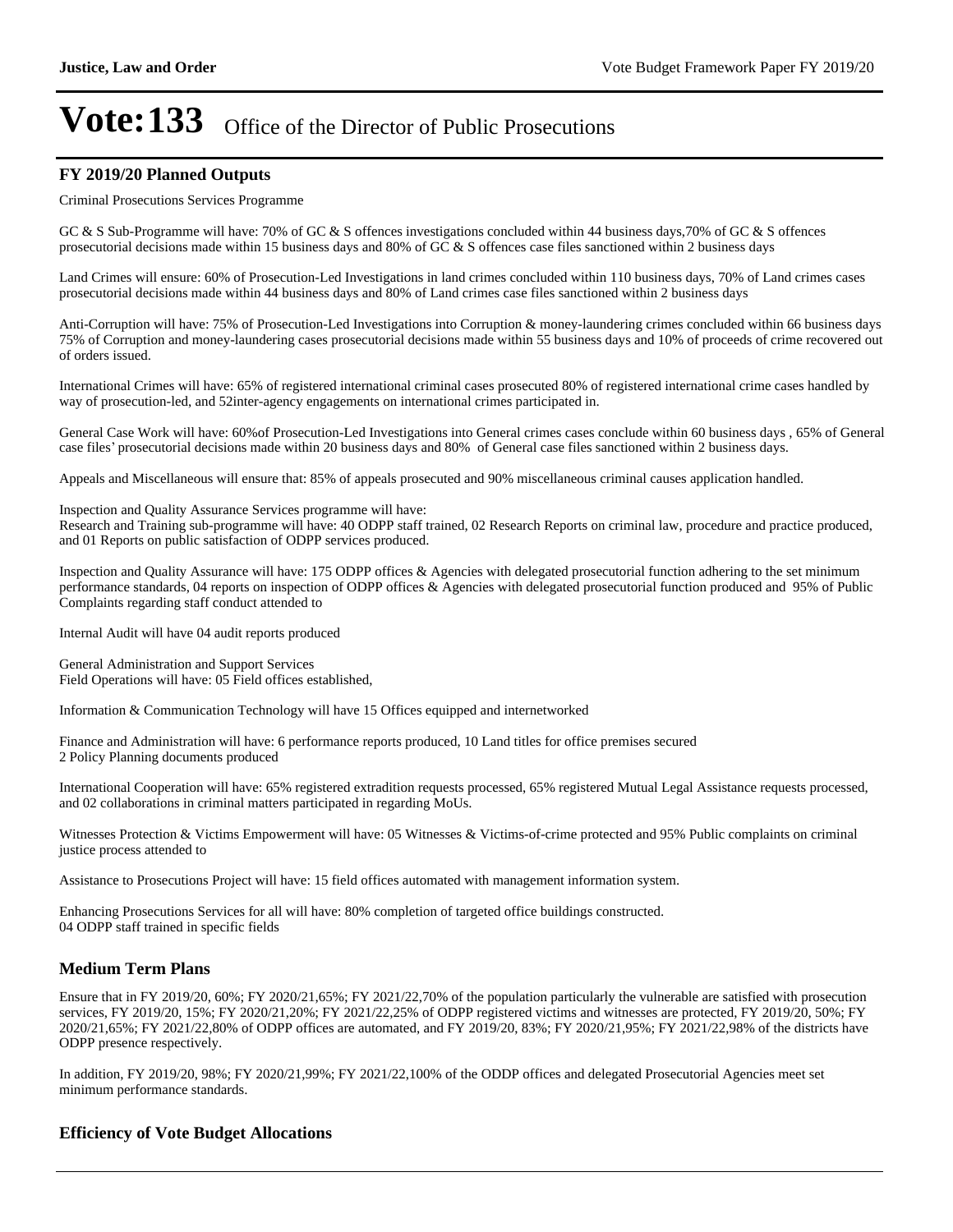PLANS TO IMPROVE EFFICIENCY AND VALUE FOR MONEY Roll-out of prosecution case management system. Operationalizing regional offices. Procurement of vehicles to facilitate movement of State attorneys to and from court and hard-to-reach areas. Establishing new offices. Construction of office premises. Construction of residential premises in hard-to live areas. Staff recruitment and development. Negotiations for equitable staff remunerations. Improving staff morale by creating clear career growth paths. Ensuring zero tolerance to corruption and corrupt tendencies. Ensuring quality prosecution services. Establishing and operationalising Victims' Rights Desk. Adherence to human rights principles. Mainstreaming crosscutting issues of gender & equity, HIV/AIDS and environment. Fast-tracking implementation of the new structure. Operationalising specialist departments. Maintaining collaboration with regional and international criminal investigating entities. JUSTIFICATIONS OF THE ALLOCATIONS TO SERVICE DELIVERY AND KEY SECTOR OUTPUTS Computerization for easy case information/records retrieval and management. Recruitment of State Attorneys, establishment and operationalization of new offices to improve access to prosecution services and reduce incidence of backlog. Procurement of transport facilities for upcountry stations to reduce risks associated with sharing public transport with suspects while on transit to and from court and or in possession of prosecution case files and related documents. Negotiations for equitable staff remunerations to attract and retain experienced staff, and improve their morale. Staff development to equip officers with skills to cope with new crime trends. Mainstreaming crosscutting issues of gender& equity, HIV/AIDS to avoid discrimination while handling prosecution matters. Promoting an environment that stimulates a friendly climate conducive for mainstreaming crosscutting matters Ensuring quality prosecution services as a means to save government from losing vital resources in form of compensation as a result of suits lost. Establishing and operationalising Complaints and Victims' Rights Desk to improve complaints and victims' handling mechanisms. Adherence to human rights principles. Fast-trucking implementation of the new structure to fill established posts and address prosecution man power gaps. Operationalising specialist departments to ably handle complex cases. Maintaining collaboration with regional and international criminal investigating entities to enable easy handling of criminal cases committed across countries and maintain good working relationship with partner states.

#### **Vote Investment Plans**

Roll-out of PROCAMIS Purchase of transport facilities Renovation of office premises Purchase of ICT equipment

#### **Major Expenditure Allocations in the Vote for FY 2019/20**

Roll-out of PROCAMIS Renewal of Software Licences Operationalise PROCAMIS Disaster recovery Rent for offices accommodation Renovation of office premises Purchase of transport facilities Printing and Dissemination of the National Prosecutions Policy Develop Staff capacity

#### **V3: PROGRAMME OUTCOMES, OUTCOME INDICATORS AND PROPOSED BUDGET ALLOCATION**

#### **Table V3.1: Programme Outcome and Outcome Indicators**

**Vote Controller :**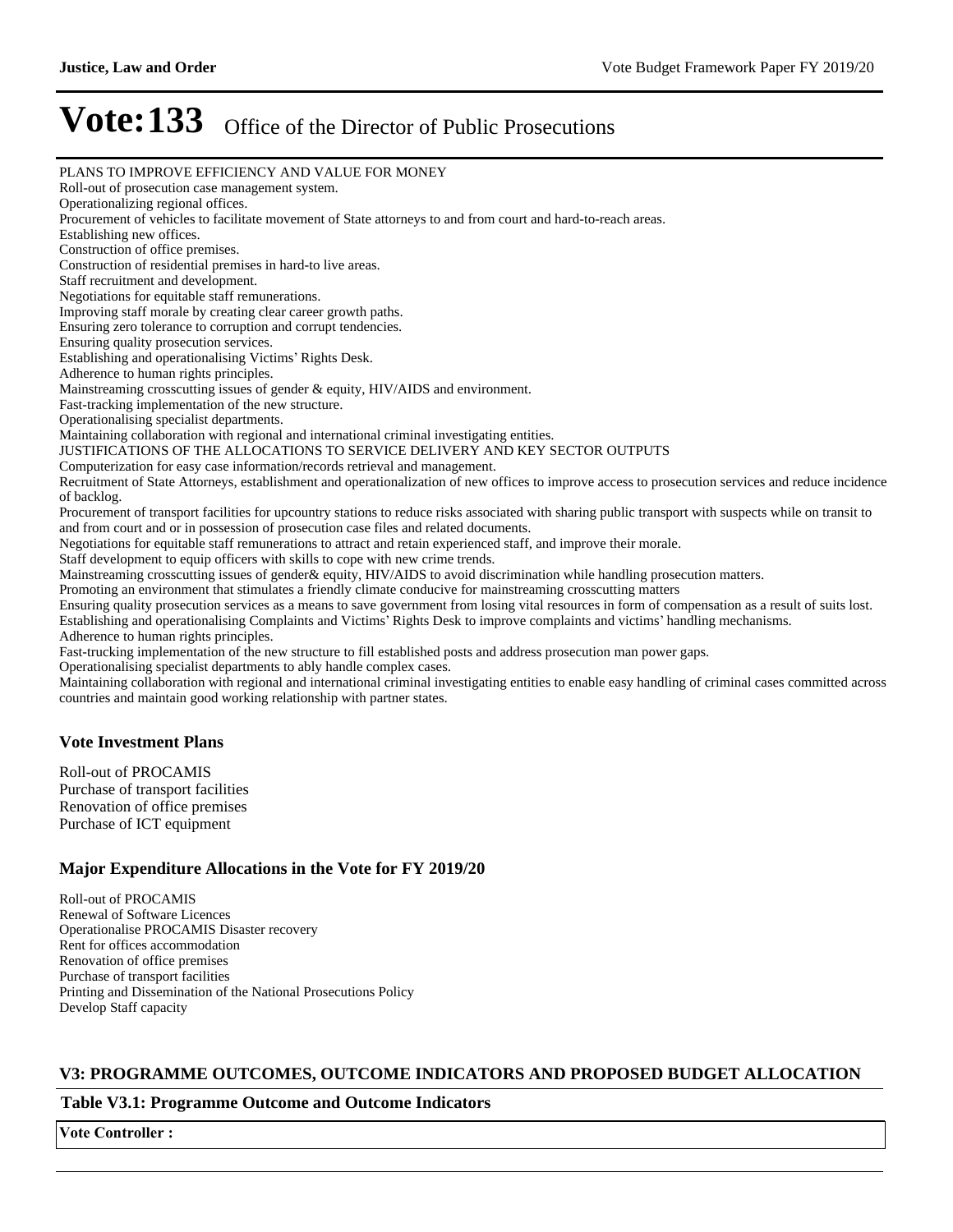| <b>Programme:</b>                                                                  | <b>60 Inspection and Quality Assurance Services</b>                                                                                                                                                                                                                                                                                                                                                                                          |                          |                                                     |                  |                            |                          |                          |                          |  |  |
|------------------------------------------------------------------------------------|----------------------------------------------------------------------------------------------------------------------------------------------------------------------------------------------------------------------------------------------------------------------------------------------------------------------------------------------------------------------------------------------------------------------------------------------|--------------------------|-----------------------------------------------------|------------------|----------------------------|--------------------------|--------------------------|--------------------------|--|--|
| <b>Programme Objective:</b>                                                        | To promote observance of Prosecution services performance standards at all ODPP areas of jurisdiction<br>(HQs, Regional, District offices & Agencies with delegated prosecutorial functions)                                                                                                                                                                                                                                                 |                          |                                                     |                  |                            |                          |                          |                          |  |  |
| <b>Responsible Officer:</b>                                                        | Deputy Director I & QA                                                                                                                                                                                                                                                                                                                                                                                                                       |                          |                                                     |                  |                            |                          |                          |                          |  |  |
| <b>Programme Outcome:</b>                                                          | Prosecution services performance standards observed at all ODPP areas of jurisdiction (HQs,<br>Regional, District offices & Agencies with delegated prosecutorial functions)                                                                                                                                                                                                                                                                 |                          |                                                     |                  |                            |                          |                          |                          |  |  |
| <b>Sector Outcomes contributed to by the Programme Outcome</b>                     |                                                                                                                                                                                                                                                                                                                                                                                                                                              |                          |                                                     |                  |                            |                          |                          |                          |  |  |
| 1. Observance of human rights and fight against corruption promoted                |                                                                                                                                                                                                                                                                                                                                                                                                                                              |                          |                                                     |                  |                            |                          |                          |                          |  |  |
|                                                                                    | <b>Performance Targets</b>                                                                                                                                                                                                                                                                                                                                                                                                                   |                          |                                                     |                  |                            |                          |                          |                          |  |  |
| <b>Programme Performance Indicators (Output)</b>                                   |                                                                                                                                                                                                                                                                                                                                                                                                                                              | 2017/18<br><b>Actual</b> | 2018/19<br><b>Target</b>                            | <b>Base year</b> | <b>Baseline</b>            | 2019/20<br><b>Target</b> | 2020/21<br><b>Target</b> | 2021/22<br><b>Target</b> |  |  |
| • Proportion of prosecution Offices that meet set<br>minimum performance standards |                                                                                                                                                                                                                                                                                                                                                                                                                                              |                          | 95%                                                 |                  |                            | 98%                      | 99%                      | 100%                     |  |  |
| <b>Vote Controller:</b>                                                            |                                                                                                                                                                                                                                                                                                                                                                                                                                              |                          |                                                     |                  |                            |                          |                          |                          |  |  |
| <b>Programme:</b>                                                                  | <b>61 Criminal Prosecution Services</b>                                                                                                                                                                                                                                                                                                                                                                                                      |                          |                                                     |                  |                            |                          |                          |                          |  |  |
| <b>Programme Objective:</b>                                                        | 1. To critically examine criminal cases before they are registered in court, 2. To direct police to institute<br>criminal investigations in appropriate cases, 3. To take over and continue any criminal proceedings<br>instituted by any other person or authority, 4. To discontinue at any stage before judgement is delivered,<br>an criminal proceedings instituted by him/her. 5. To enhance public confidence in prosecution services |                          |                                                     |                  |                            |                          |                          |                          |  |  |
| <b>Responsible Officer:</b>                                                        | <b>Deputy Director Prosecutions</b>                                                                                                                                                                                                                                                                                                                                                                                                          |                          |                                                     |                  |                            |                          |                          |                          |  |  |
| <b>Programme Outcome:</b>                                                          |                                                                                                                                                                                                                                                                                                                                                                                                                                              |                          | Enhanced confidence in prosecution services for all |                  |                            |                          |                          |                          |  |  |
| <b>Sector Outcomes contributed to by the Programme Outcome</b>                     |                                                                                                                                                                                                                                                                                                                                                                                                                                              |                          |                                                     |                  |                            |                          |                          |                          |  |  |
|                                                                                    |                                                                                                                                                                                                                                                                                                                                                                                                                                              |                          |                                                     |                  |                            |                          |                          |                          |  |  |
|                                                                                    |                                                                                                                                                                                                                                                                                                                                                                                                                                              |                          |                                                     |                  |                            |                          |                          |                          |  |  |
|                                                                                    |                                                                                                                                                                                                                                                                                                                                                                                                                                              |                          |                                                     |                  | <b>Performance Targets</b> |                          |                          |                          |  |  |
| N/A<br><b>Programme Performance Indicators (Output)</b>                            |                                                                                                                                                                                                                                                                                                                                                                                                                                              | 2017/18<br><b>Actual</b> | 2018/19<br><b>Target</b>                            | <b>Base year</b> | <b>Baseline</b>            | 2019/20<br><b>Target</b> | 2020/21<br><b>Target</b> | 2021/22<br><b>Target</b> |  |  |
| • Proportion of the public satisfied with public<br>prosecution services           |                                                                                                                                                                                                                                                                                                                                                                                                                                              |                          |                                                     |                  |                            | 60%                      | 65%                      | 70%                      |  |  |
| <b>Vote Controller:</b>                                                            |                                                                                                                                                                                                                                                                                                                                                                                                                                              |                          |                                                     |                  |                            |                          |                          |                          |  |  |
| Programme:                                                                         | 62 General Administration and Support Services                                                                                                                                                                                                                                                                                                                                                                                               |                          |                                                     |                  |                            |                          |                          |                          |  |  |
| <b>Programme Objective:</b>                                                        | To enhance access to prosecution services by all dis-aggregated by age, gender, location, physical<br>differences.                                                                                                                                                                                                                                                                                                                           |                          |                                                     |                  |                            |                          |                          |                          |  |  |
| <b>Responsible Officer:</b>                                                        | <b>Deputy Director MSS</b>                                                                                                                                                                                                                                                                                                                                                                                                                   |                          |                                                     |                  |                            |                          |                          |                          |  |  |
| <b>Programme Outcome:</b>                                                          | Enhanced access to prosecution services by all dis-aggregated by age, gender, location, physical<br>differences, etc                                                                                                                                                                                                                                                                                                                         |                          |                                                     |                  |                            |                          |                          |                          |  |  |
| <b>Sector Outcomes contributed to by the Programme Outcome</b>                     |                                                                                                                                                                                                                                                                                                                                                                                                                                              |                          |                                                     |                  |                            |                          |                          |                          |  |  |
| 1. Infrastructure and access to JLOS services enhanced                             |                                                                                                                                                                                                                                                                                                                                                                                                                                              |                          |                                                     |                  |                            |                          |                          |                          |  |  |
|                                                                                    |                                                                                                                                                                                                                                                                                                                                                                                                                                              |                          |                                                     |                  | <b>Performance Targets</b> |                          |                          |                          |  |  |
| <b>Programme Performance Indicators (Output)</b>                                   |                                                                                                                                                                                                                                                                                                                                                                                                                                              | 2017/18                  | 2018/19                                             | <b>Base year</b> | <b>Baseline</b>            | 2019/20                  | 2020/21                  | 2021/22                  |  |  |
|                                                                                    |                                                                                                                                                                                                                                                                                                                                                                                                                                              | <b>Actual</b>            | <b>Target</b>                                       |                  |                            | <b>Target</b>            | <b>Target</b>            | <b>Target</b>            |  |  |
| • Proportion of districts with established ODPP<br>office presence by location     |                                                                                                                                                                                                                                                                                                                                                                                                                                              |                          | 83%                                                 |                  |                            | 90%                      | 95%                      | 98%                      |  |  |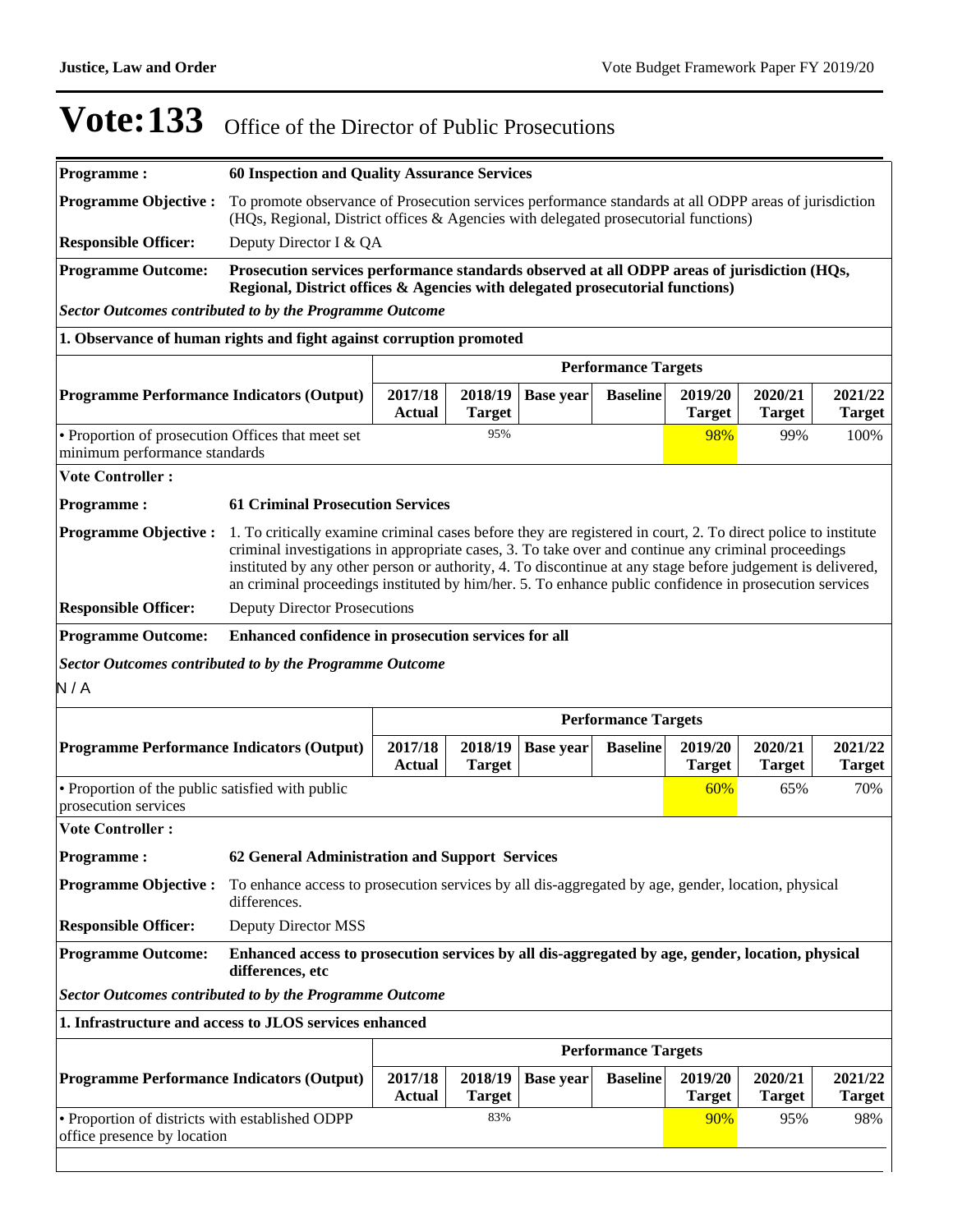| • Proportion of witnesses and victims of crime<br>protected segregated by location, age, crime<br>type, gender | 3%  | 15% | 20% | 25% |
|----------------------------------------------------------------------------------------------------------------|-----|-----|-----|-----|
| • Proportion of ODPP offices linked to<br>automated management information systems<br>segregated by location   | 30% | 50% | 65% | 80% |

#### **Table V3.2: Past Expenditure Outturns and Medium Term Projections by Programme**

| Billion Uganda shillings                                | 2017/18        | 2018/19                                   |        | 2019-20                          | <b>MTEF Budget Projections</b> |         |         |         |
|---------------------------------------------------------|----------------|-------------------------------------------|--------|----------------------------------|--------------------------------|---------|---------|---------|
|                                                         | <b>Outturn</b> | <b>Approved Spent By</b><br><b>Budget</b> | End Q1 | <b>Proposed</b><br><b>Budget</b> | 2020-21                        | 2021-22 | 2022-23 | 2023-24 |
| Vote :133 Office of the Director of Public Prosecutions |                |                                           |        |                                  |                                |         |         |         |
| <b>55 Public Prosecutions Services</b>                  | 0.000          | 0.000                                     | 0.000  | 0.000                            | 0.000                          | 0.000   | 0.000   | 0.000   |
| 60 Inspection and Quality Assurance Services            | 1.080          | 1.285                                     | 0.202  | 1.285                            | 1.787                          | 2.677   | 5.299   | 7.349   |
| 61 Criminal Prosecution Services                        | 6.809          | 9.005                                     | 1.865  | 9.315                            | 11.688                         | 12.594  | 14.238  | 15.069  |
| 62 General Administration and Support Services          | 21.036         | 24.259                                    | 3.644  | 23.423                           | 24.970                         | 27.932  | 29.305  | 33.118  |
| <b>Total for the Vote</b>                               | 28.925         | 34.549                                    | 5.710  | 34.023                           | 38.446                         | 43.203  | 48.842  | 55.536  |

#### **V4: SUBPROGRAMME PAST EXPENDITURE OUTTURNS AND PROPOSED BUDGET ALLOCATIONS**

#### **Table V4.1: Past Expenditure Outturns and Medium Term Projections by SubProgramme**

| <b>Billion Uganda shillings</b>                           | 2017/18          | FY 2018/19            |                      | 2019-20                          | <b>Medium Term Projections</b> |         |         |         |
|-----------------------------------------------------------|------------------|-----------------------|----------------------|----------------------------------|--------------------------------|---------|---------|---------|
|                                                           | Outturn   Budget | <b>Approved</b> Spent | By<br><b>End Sep</b> | <b>Proposed</b><br><b>Budget</b> | 2020-21                        | 2021-22 | 2022-23 | 2023-24 |
| <b>Programme: 55 Public Prosecutions Services</b>         |                  |                       |                      |                                  |                                |         |         |         |
| <b>Total For the Programme: 55</b>                        | 0.000            | 0.000                 | 0.000                | 0.000                            | 0.000                          | 0.000   | 0.000   | 0.000   |
| Programme: 60 Inspection and Quality Assurance Services   |                  |                       |                      |                                  |                                |         |         |         |
| 06 Internal Audit                                         | 0.074            | 0.081                 | 0.018                | 0.081                            | 0.101                          | 0.154   | 0.226   | 0.252   |
| 18 Inspection and Quality Assurance                       | 0.664            | 0.760                 | 0.102                | 0.780                            | 0.914                          | 1.364   | 3.443   | 4.463   |
| 19 Research and Training                                  | 0.342            | 0.444                 | 0.082                | 0.424                            | 0.772                          | 1.159   | 1.629   | 2.635   |
| Total For the Programme: 60                               | 1.080            | 1.285                 | 0.202                | 1.285                            | 1.787                          | 2.677   | 5.299   | 7.349   |
| <b>Programme: 61 Criminal Prosecution Services</b>        |                  |                       |                      |                                  |                                |         |         |         |
| 11 Land crimes                                            | 1.020            | 1.150                 | 0.232                | 1.250                            | 1.100                          | 1.200   | 2.100   | 2.000   |
| 12 Anti-Corruption                                        | 2.136            | 2.290                 | 0.472                | 2.240                            | 2.711                          | 4.568   | 3.500   | 3.400   |
| 13 International Crimes                                   | 1.838            | 1.900                 | 0.409                | 1.900                            | 4.058                          | 2.850   | 3.050   | 3.250   |
| 14 Gender, Children & Sexual(GC & S) offences             | 1.303            | 1.450                 | 0.318                | 1.710                            | 1.500                          | 1.700   | 2.700   | 2.800   |
| 15 General Casework                                       | 1.069            | 1.200                 | 0.260                | 1.250                            | 1.250                          | 1.239   | 1.450   | 1.850   |
| 16 Appeals & Miscellaneous Applications                   | 0.813            | 1.015                 | 0.173                | 0.965                            | 1.069                          | 1.036   | 1.438   | 1.769   |
| <b>Total For the Programme: 61</b>                        | 8.179            | 9.005                 | 1.865                | 9.315                            | 11.688                         | 12.594  | 14.238  | 15.069  |
| Programme: 62 General Administration and Support Services |                  |                       |                      |                                  |                                |         |         |         |
| 0364 Assistance to Prosecution                            | 5.679            | 5.855                 | 0.110                | 5.855                            | 6.446                          | 6.246   | 6.146   | 5.946   |
| 07 Finance and Administration                             | 6.980            | 7.910                 | 1.341                | 7.074                            | 5.468                          | 7.100   | 7.392   | 10.121  |
| 08 Field Operations                                       | 7.094            | 6.740                 | 1.582                | 6.740                            | 8.098                          | 8.417   | 9.110   | 9.296   |
| 09 Information and Communication Technology               | 0.623            | 0.818                 | 0.173                | 0.818                            | 0.945                          | 1.205   | 1.055   | 1.055   |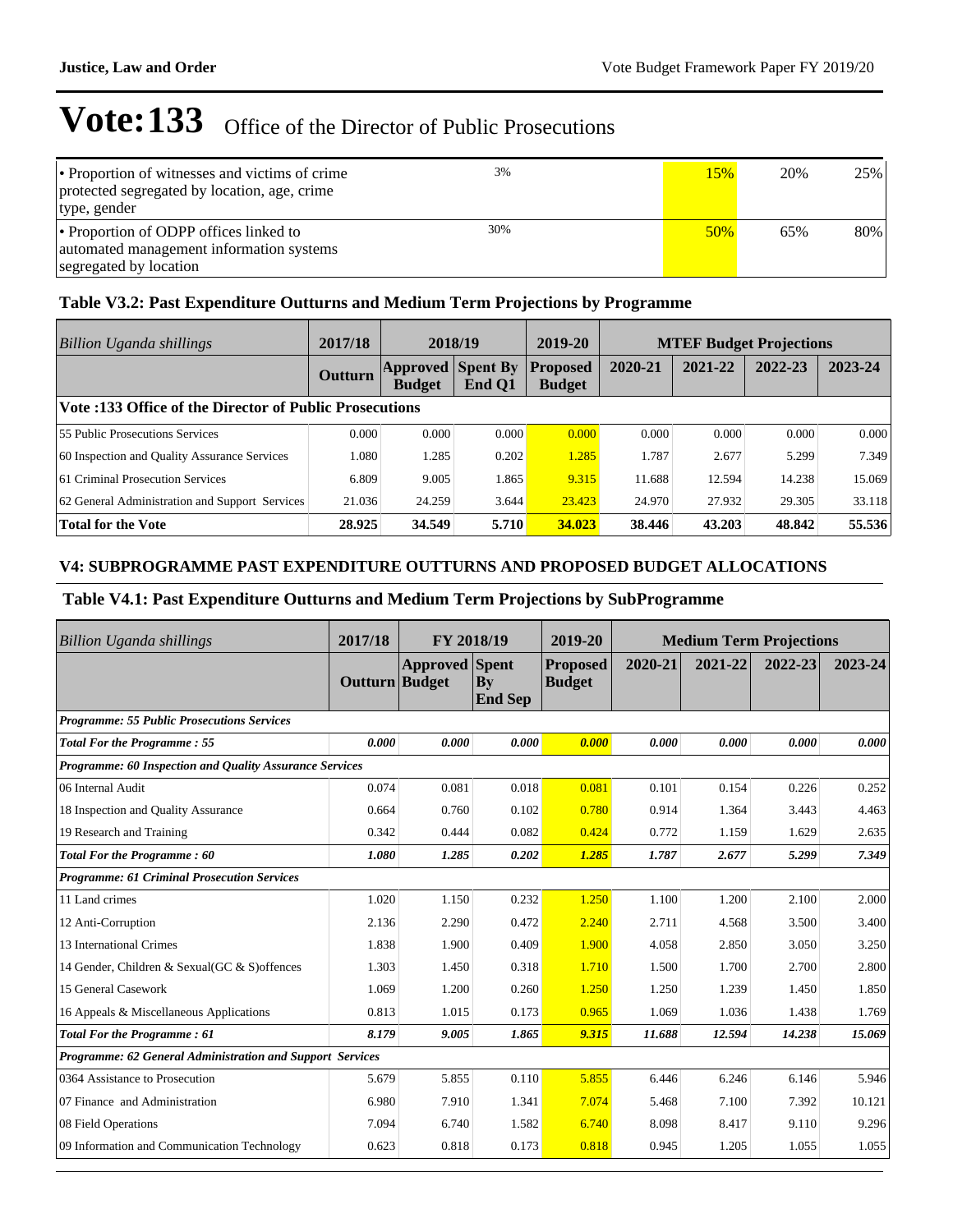| 10 Witness Protection and Victims Empowerment          | 0.093  | 2.125  | 0.416 | 2.125  | 2.532  | 3.084  | 3.723  | 4.619    |
|--------------------------------------------------------|--------|--------|-------|--------|--------|--------|--------|----------|
| 1346 Enhancing Prosecution Services for all<br>(EPSFA) | 0.513  | 0.600  | 0.004 | 0.600  | .300   | 1.500  | .600   | ا 800. ا |
| 17 International Cooperation                           | 0.131  | 0.210  | 0.017 | 0.210  | 0.180  | 0.380  | 0.280  | 0.280    |
| <b>Total For the Programme: 62</b>                     | 21.113 | 24.259 | 3.644 | 23.423 | 24.970 | 27.932 | 29.305 | 33.118   |
| <b>Total for the Vote :133</b>                         | 30.371 | 34.549 | 5.710 | 34.023 | 38.446 | 43.203 | 48.842 | 55.536   |

N / A

#### **Table V4.3: Major Capital Investment (Capital Purchases outputs over 0.5Billion)**

|                                                                                                                  | FY 2019/20 |                                                    |                                            |
|------------------------------------------------------------------------------------------------------------------|------------|----------------------------------------------------|--------------------------------------------|
| <b>Appr. Budget and Planned Outputs</b>                                                                          |            | <b>Expenditures and Achievements</b><br>by end Sep | <b>Proposed Budget and Planned Outputs</b> |
| Vote 133 Office of the Director of Public Prosecutions                                                           |            |                                                    |                                            |
| Programme: 62 General Administration and Support Services                                                        |            |                                                    |                                            |
| Project: 0364 Assistance to Prosecution                                                                          |            |                                                    |                                            |
| <b>Output: 75 Purchase of Motor Vehicles and Other Transport Equipment</b>                                       |            |                                                    |                                            |
| 3 Motor vehicles procured<br>Transport facilities procured.                                                      |            | <b>Nil</b>                                         |                                            |
| <b>Total Output Cost(Ushs</b><br>Thousand):                                                                      | 0.600      | 0.000                                              | 0.600                                      |
| Gou Dev't:                                                                                                       | 0.600      | 0.000                                              | 0.600                                      |
| Ext Fin:                                                                                                         | 0.000      | 0.000                                              | 0.000                                      |
| A.I.A:                                                                                                           | 0.000      | 0.000                                              | 0.000                                      |
| Output: 76 Purchase of Office and ICT Equipment, including Software                                              |            |                                                    |                                            |
| 20 Field Offices automated with management<br>information system.<br>ICT equipment to role out PROCAMIS procured |            | <b>Nil</b><br>N <sub>il</sub>                      |                                            |
| <b>Total Output Cost(Ushs</b><br>Thousand):                                                                      | 4.100      | 0.038                                              | 4.100                                      |
| Gou Dev't:                                                                                                       | 4.100      | 0.038                                              | 4.100                                      |
| Ext Fin:                                                                                                         | 0.000      | 0.000                                              | 0.000                                      |
| A.I.A:                                                                                                           | 0.000      | 0.000                                              | 0.000                                      |

### *V5: VOTE CHALLENGES FOR 2019/20 AND ADDITIONAL FUNDING REQUESTS*

**Vote Challenges for FY 2019/20**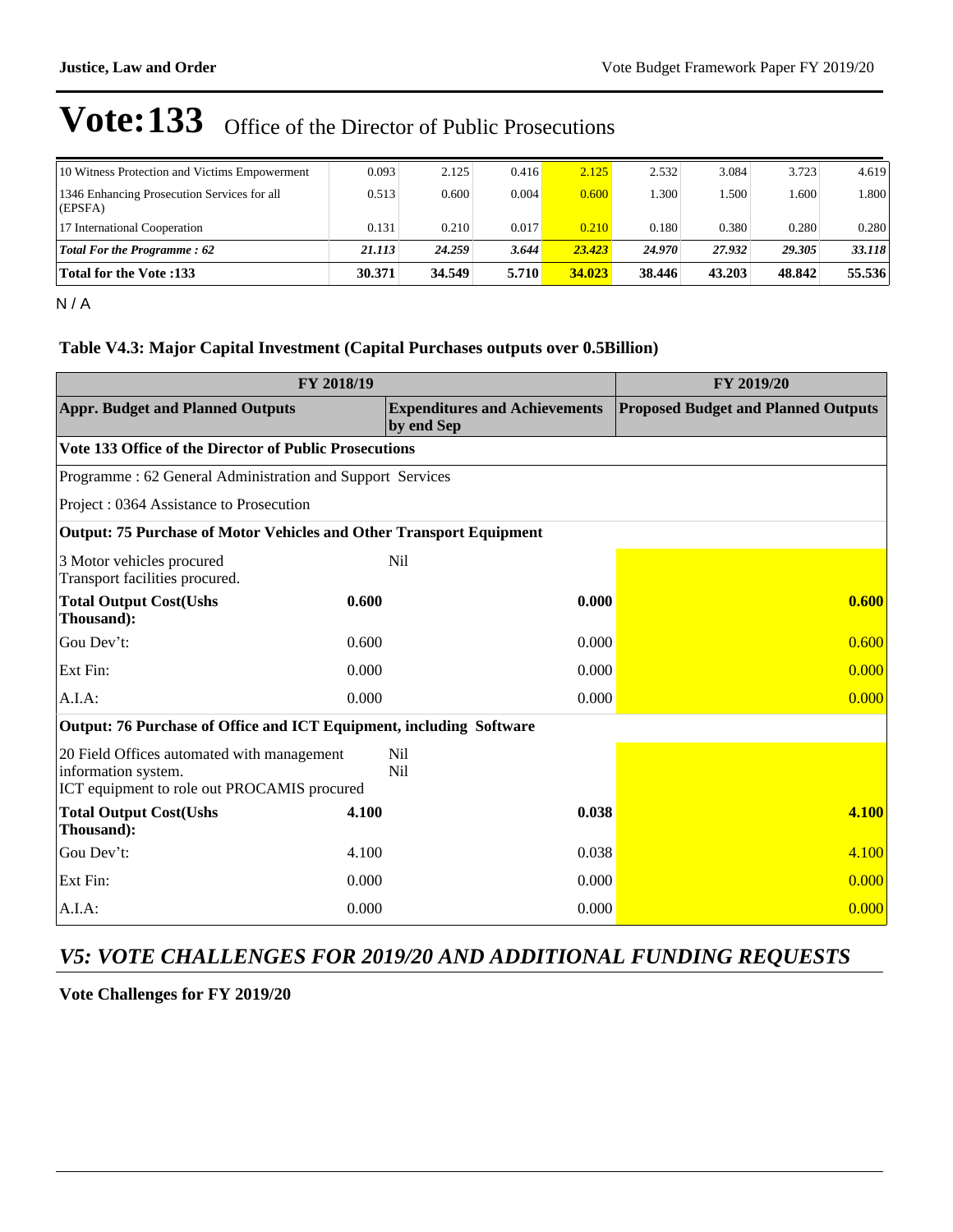The ODPP continues to face various challenges under various programs as elaborated below.

General Administration and Support Services

Whereas the ODPP is dutifully exercising her mandate, her operations remain constrained majorly due to inadequate resource allocation. This has led to most priority areas staying unfunded and others underfunded as elaborated below. Underfunded priorities for FY 2017/18:

1. Inadequate funding for implementation of the revised DPP structure requires UG Shs. 6.33 bn for non-wage and UG Shs. 8.86 bn for development.

2. To establish and operationalize 6 regional offices in Luwero, Hoima, Iganga, Tororo, Rukungiri and Moroto with the aim of bringing services closer to the people requires Ushs.6.66 bn.

3. To participate in case backlog reduction, the ODPP requires funds for witness preparation, perdiem of officers handling the sessions, stationery, PROCAM files, fuel for transport and research on cases under the court sessions requires a total of Ushs. 2.3 bn.

4. Criminal Prosecutions Case Database and Prosecution Case Management Information System (PROCAMIS) hardware and software rollout requires UShs. 4.24 bn.

5. Establishing Local Area Networks (LAN), and Interconnections (Wide Area Network) in one hundred (111) offices requires a funding of Ushs.1.740 bn.

6. Strengthening coordination, collaboration, supervision, communication and information technologies aimed at ensuring effective and efficient operations of criminal prosecution processes need additional funding of UShs. 0.880 bn.

7. Security needs for the officers and assets requires UShs.1.037bn

8. Operations of stations requires UShs.5.0 bn.

9. Establishment of 6 new offices to deconcentrate services to the wider populace in effect increasing public access to these services needs Ushs.0.360bn.

Criminal Prosecution Services

1. Criminal Prosecutions

a. Conducting pre-trial witness interviews requires a total of Ushs.0.70 bn.

b. Prosecution of serious criminal offences that include cases of Corruption in public offices, drug and human trafficking, cybercrimes, war crimes, terrorism, money laundering, environment crimes and crimes against humanity, among others, requires a funding of UShs. 2.5 bn.

c. Prosecution of Sexual and Gender Based Violence (SGBV) and Children related cases are some of the most prevalent cases in the world will require a funding of UShs. 0.820 bn.

Operationalizing Lands Department will require UShs. 0.800 bn. 2. Operations of International Crimes Division (ICD) which includes Terrorism, War Crimes, human trafficking, among others needs Ushs.1.0bn.

Inspection & Quality Assurance Services Need to specialize prosecution services needs funding of UShs1.030 bn.

Unfunded priorities for FY 2017/18:

10. Improving access to justice.

a. Establishing new offices requires a funding of Ushs. 4.2 bn.

b. Wage budget gap for recruitment of 254 additional staff to address acute performance gaps arising from increased prosecution service needs stands at UShs. 4.3 bn.

11. Equipping of the Money Laundering and Asset Forfeiture Unit with office equipment, transport facilities, furniture, and operational funds requires funding of UShs.0.9 bn.

12. Implementation of the new project requires a total of Ushs.6.53bn.

13. Restocking and equipping the Documentation Centre is estimated to cost UShs.0.8 bn.

14. Equipping Victims Assistance desk requires UShs.0.6bn

15. Preparing witness especially involving war crimes, terrorism and SGBV cases among others requires funding amounting to UShs.1.5bn. Inspection and Quality Assurance Services

1. Establishment of the Prosecutors Academy requires funding amounting to UShs.6.174bn.

#### **Table V5.1: Additional Funding Requests**

**Additional requirements for funding and outputs in 2019/20 Justification of requirement for additional outputs and** 

**funding**